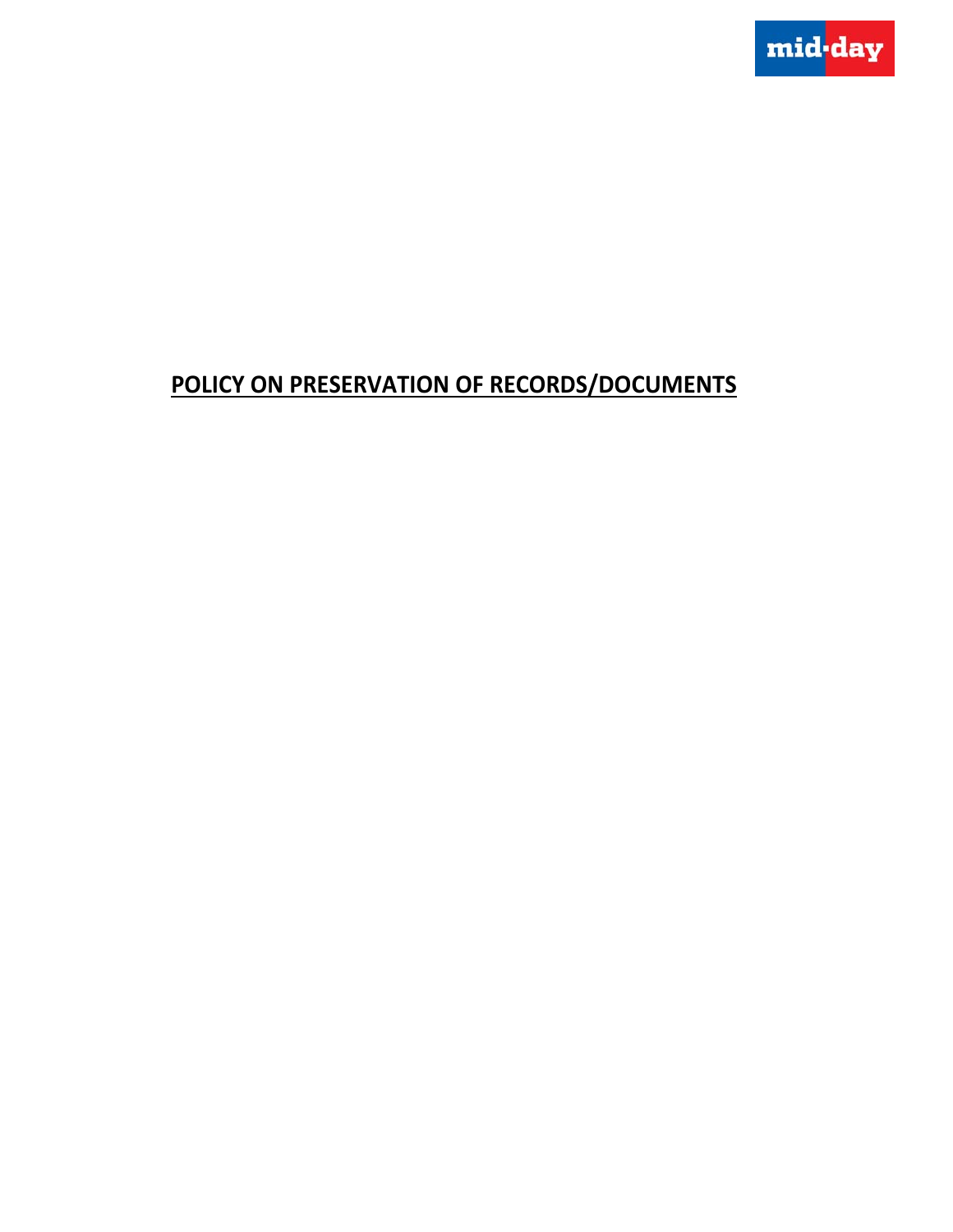

## **PURPOSE OF POLICY**

This policy is framed keeping in view the requirements of the provisions of Companies Act, 2013 and is intended to ensure compliance with the applicable provisions of Companies Act, 2013. The Companies Act 2013 re‐commends every company to have a policy on preservation of records.

The corporate records of the Company are the important assets for the Company and hence the Company seeks to access and manage its records effectively, and is obliged to create, maintain, preserve and dispose of records as per this Policy.

As required by Companies Act, 2013, this Policy categorizes the records that will be preserved indefinitely without any time limit and the records that will be preserved for specified period of time and outlines responsibilities to create, maintain

and lawfully dispose of the records. It endorses the preservation of records in the Company's Archives. Provided that the Company may keep documents specified hereinabove in electronic mode as well.

## **DEFINITIONS**

- i. "Company" means MIDDAY INFOMEDIA LIMITED
- ii. "Board" means the board of directors of MIDDAY INFOMEDIA LIMITED;
- iii. "Policy" means this Policy of Preservation of Documents of MIDDAY INFOMEDIA LIMITED;
- iv. "Records" in relation to this policy includes accounting records, books or papers and books and papers as defined in sub‐section 12 of section 2, books of accounts as defined in sub‐section 13 of section 2, document as defined in sub‐section 36 of section 2, financials statement as defined in 2(40); of the Companies Act, 2013, statutory and other documents of material significance whether covered under this Policy or not.

Any other term not defined herein shall have the same meaning as ascribed to it under the Companies Act, 2013, or any other relevant regulation/legislation applicable to the Company.

## **OBJECTIVE OF POLICY**

This Policy mechanism provides the comprehensive framework for preservation of documents for a specified period of time to achieve the following objectives:

- a) Effective corporate governance and risk management;
- b) Effective information management to support the work of the administrations and provision of continued access to it at times when needed;
- c) Systematic disposal/destruction of Company's non-current records that have outlived their administrative usefulness.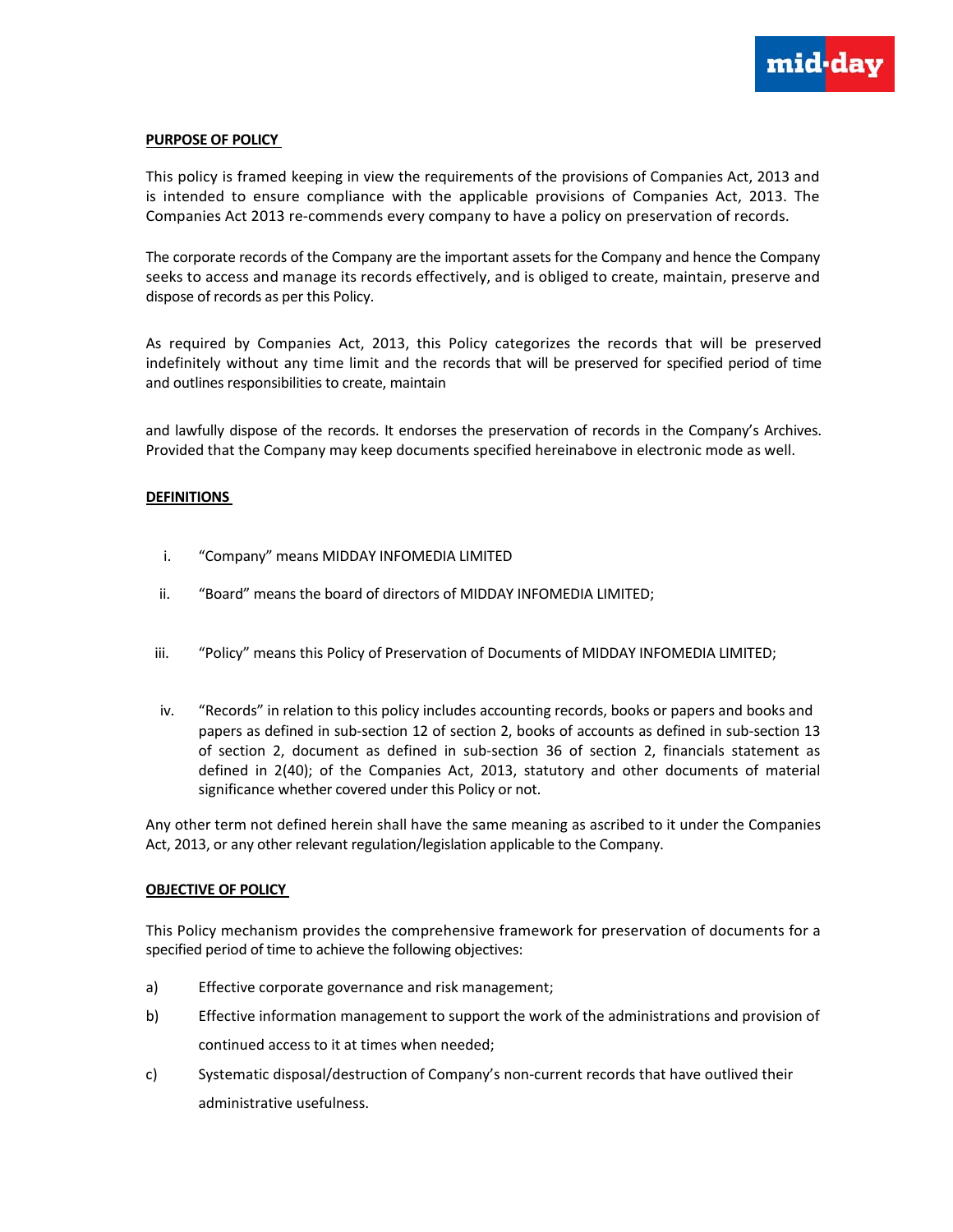

d) Identification of the Company's records that are of continuing administrative and historical value to warrant their transfer to and preservation in the Company's Archives.

## **VALUE OF RECORDS**

The Company understands the value of its records. Thus attached to this Policy are the combinations of qualities that relate to their importance, usefulness or quality. The following values are offered by the records:

 informational value ‐ all information presented, whether written, pictorial or audio material value ‐ intrinsic information about the records that can be retrieved from the material itself, such as age, provenance, history, software

 Cultural value ‐ encompasses a range of values such as political, religious, historical, ethical, aesthetic, and many other similar values.

As per this Policy, the Company shall preserve the qualities of all records as far as possible.

## **SCOPE OF THE POLICY**

For the purpose of achieving the above objectives, the documents covered as per this Policy have been divided into two sections, i.e. (1) the records or the documents that will be preserved permanently by the

Company (Annexure A) and (20 the records or the documents that will be preserved for the period of not less than 8 years after completion of the relevant transactions (Annexure B). All those documents which are required to be preserved in accordance with the provisions of applicable Act, Rules, Regulations, Guidelines, Circulars, Notifications etc. for a preservation period of other than those mentioned in 1 & 2 above shall be preserved accordingly

This Policy applies to the records maintained by the Company in any format or medium. The records which are not required to be retained permanently shall be disposed off according to this Policy.

#### **AUTHORITY AND RESPONSIBILITY**

The Officer, as designated by the Board of the Company in this behalf, shall be responsible for the preservation of their respective records according to the time frame prescribed in the Policy for their preservation.

All staff and management of the Company shall assist in implementing this Preservation Policy as appropriate to their roles and responsibilities.

#### **CLASSIFICATION OF RECORDS**

Based on the requirement and for the purpose of effective management, the period for which the records of the Company shall be maintained have been classified into two categories: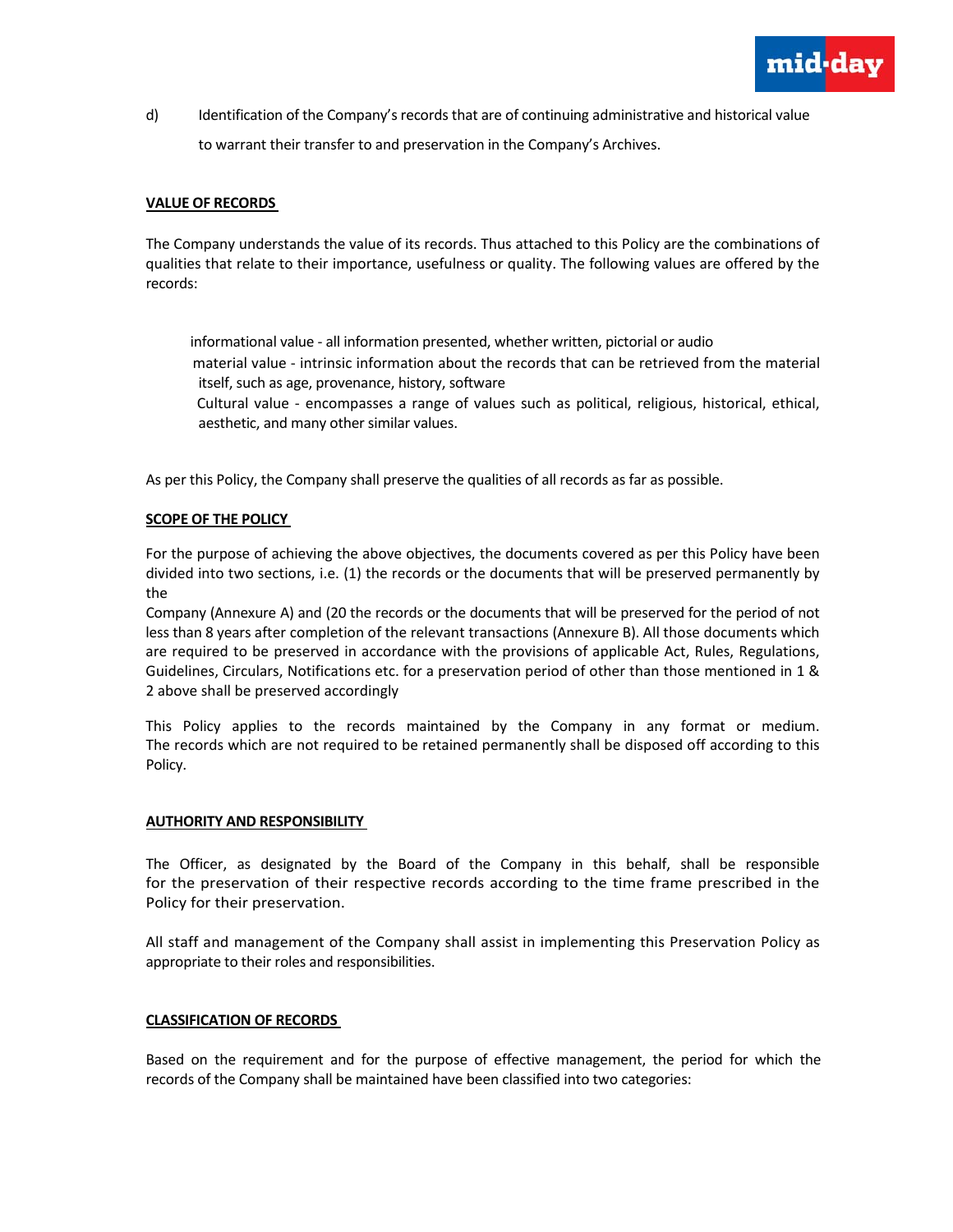

I. Documents whose preservation shall be permanent in nature;

II. Documents whose preservation shall be at least 8 years after completion of the relevant transactions

The classification of the documents has been made in the Annexure which forms part of this Policy. While prescribing different time period for preservation of records, the following aspects have been taken into account:

- (a) Compliance with statutory and regulatory requirements.
- (b) Satisfaction of the needs of ROC/MCA inspectors to have access to certain records.
- (c) Satisfaction of the needs of internal and external auditorsto have accessto certain records

The documents or records not covered by this Policy shall be maintained by the Company for the time period specified for their preservation under any statute or regulation by which they are governed.

## **LOCATION OF RECORDS**

As mandated by the Companies Act, 2013 or under any other statute, certain records shall be located at the registered office of the Company. The records for which no specific place has been specified under any statute shall be maintained at the corporate office of the Company or at any other place as may be approved by the Board, from time to time.

## **ACCESS AND AUTHENTICITY**

The preservation of the records of the Company is vital in order to ensure all current and future access to the records. Preservation is also concerned with ensuring the authenticity of records.

The Chief Financial Officer / Company Secretary shall prepare a matrix for identifying persons who will be allowed to access different kind of records maintained & preserved by the Company. Since the records are maintained at different levels and departments in the Company, therefore Functional Heads should be authorized to ensure the preservation and accessto the Records under their jurisdiction.

#### **RECORD RETENTION SCHEDULE**

The records/documents referred to in Annexure A of this Policy shall be maintained permanently and the records/documents which are required to be preserved permanently on the website of the Company shall be preserved in line with the requirement of Companies Act 2013.

Records should not be kept longer than is necessary and should be disposed of at the right time as unnecessary retention of records consumes time, space and equipment use, therefore disposal will aid efficiency. The records referred in Annexure B shall be preserved for at least 8 years after the completion of relevant transaction and thereafter as per the discretion of the Board records may be disposed off, in the manner prescribed by it.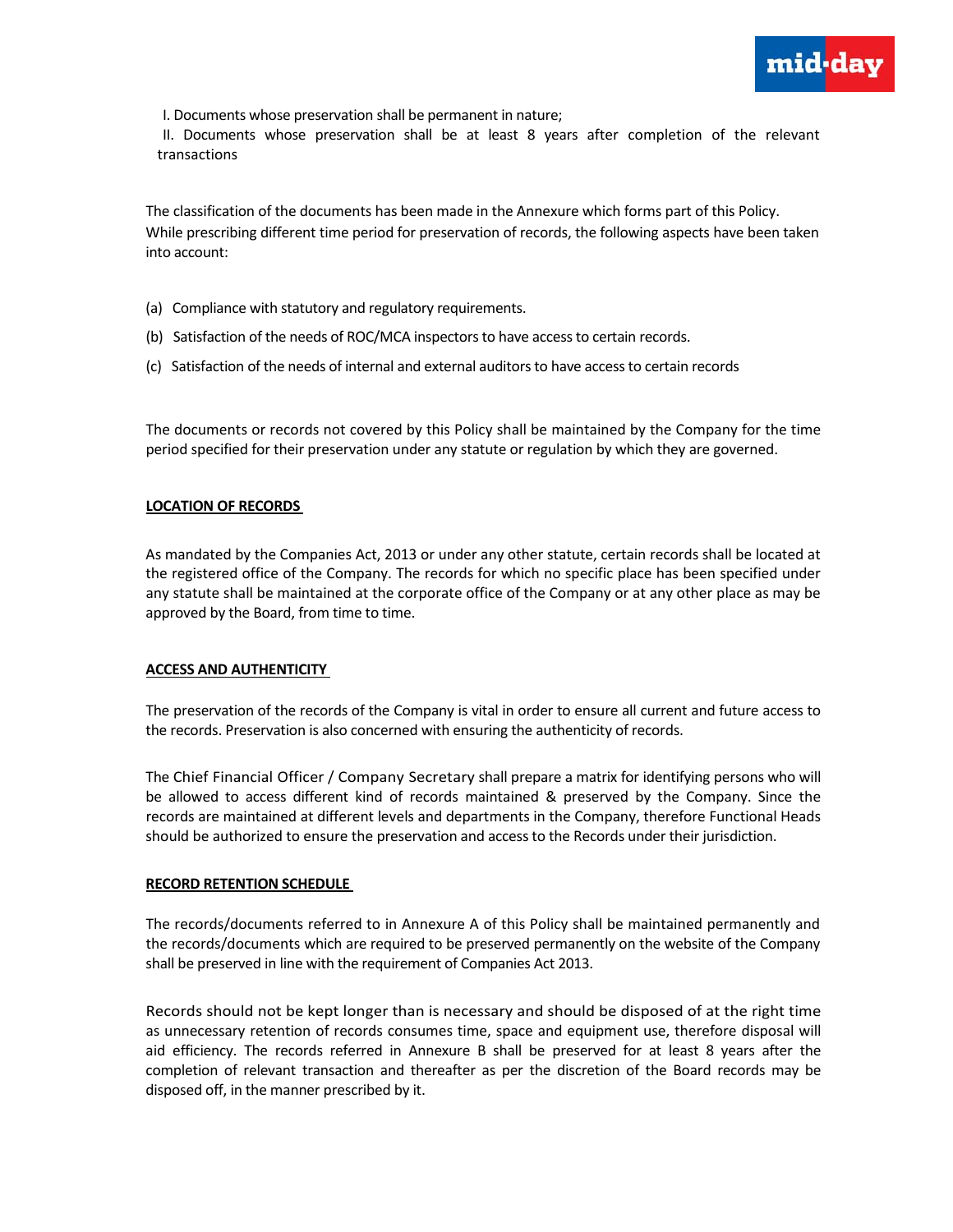

The Company shall maintain a register of preservation and disposal of records in the custody of the Chief Financial Officer/Company Secretary of the Company, wherein the brief particulars of the records preserved and/or removed from the location after the expiry of its preservation period shall be entered. The register of preservation and disposal of records shall contain the following columns:

- a) Item Number;
- b) Brief Particulars of the records preserved/ disposed of;
- c) Date of creation of the record;
- d) Date of removal from the register;
- e) Whether preserved permanently or not; and
- f) Mode of destruction

This register of preservation and disposal of records shall be maintained permanently by the Company with the assistance of the Chief Financial Officer/Company Secretary either in physical or electronic form.

## **RECORD APPRAISAL**

The Company shall at regular intervals carry out the appraisal of the records preserved as per this Policy. The purpose of the appraisal process is to ensure the records are examined at the appropriate time to determine whether or not they are worthy of archival preservation, whether they need to be retained for a longer period as they are still in use, or whether they should be destroyed. The appraisal of records shall be undertaken only after the approval of the Board of the Company.

## **RISK‐BASED APPROACH**

The Company adopts a risk‐based approach in an endeavor to preserve the collection of its records. A preservation risk assessment for the whole collection shall be conducted and subsequently shall be reviewed periodically. The result of the risk assessment would be used to determine the urgency of preservation action: a low risk may simply indicate that the risk assessment should be recalculated at a future date, whereas a high risk will trigger immediate action.

## **EFFECTIVE DATE AND POLICY ENFORCEMENT**

This Policy shall be effective from  $1<sup>st</sup>$  day of November, 2017.

## **AMENDMENT/REVIEW OF THE POLICY**

The Board of Directors can amend this Policy, as and when deemed fit. Any or all provisions of this Policy would be subject to revision / amendment in accordance with the Rules, Regulations, Notifications etc. on the subject as may be issued by relevant statutory authorities, from time to time. In case of any amendment(s), clarification(s), circular(s) etc. issued by the relevant authorities are not consistent with the provisions laid down under this Policy, then such amendment(s), clarification(s), circular(s) etc. shall prevail upon the provisions hereunder and this Policy shall stand amended accordingly from the effective date as laid down under such amendment(s), clarification(s), circular(s) etc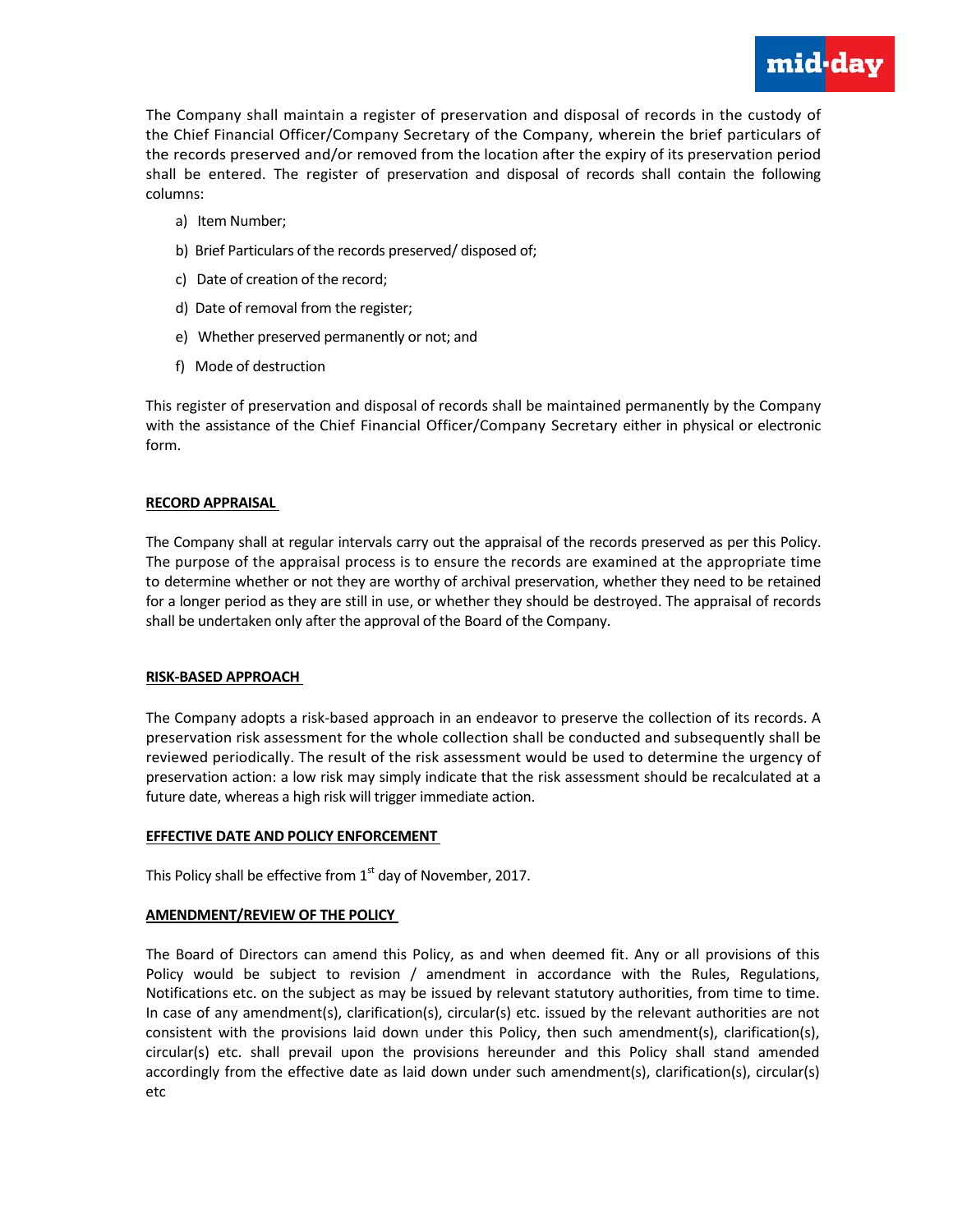## ANNEXURE ‐ A

mid-day

#### **Documents/Records to be preserved permanently**

- 1.Certificate of incorporation
- 2.Certificate for commencement of business
- 3.Memorandum and Articles of Association
- 4.Agreements made by the Company with Central Govt, ROC, Stock exchange, depositories etc
- 5.Minute Books of General Meetings, Board and Committee Meetings as per Companies Act, 2013
- 6.Register and Index of Members, debenture‐holders, if any or other security holders, if any
- 7.Register of Contracts as per Companies Act, 2013
- 8.Register of Charges as per Companies Act, 2013
- 9.Register of Investments as per Companies Act, 2013
- 10.Records relating to Court Cases / CBI Cases / Police Cases/ Civil Suits/ Labour Court

Cases/Arbitration Cases

- 11.Compliance Reports received from any statutory authority Correspondences made with any statutory authority
- 12.Files relating to premises for instance Title Deeds/Lease Deeds of owned premises/land and building, etc. and related Ledger/ Register
- 13.Authorization / licenses obtained from any statutory authority Policies of the Company framed under various regulations Register of preservation and disposal of record
- 14.Policies of the company framed under various
- 15.Register of disposal of records regulations
- 16.Register of Power of attorneys, if any
- 17.Certificates obtained from various statutory authorities Forms and returns filed with any statutory authority
- 18.Such other records as may be required under any law from time to time